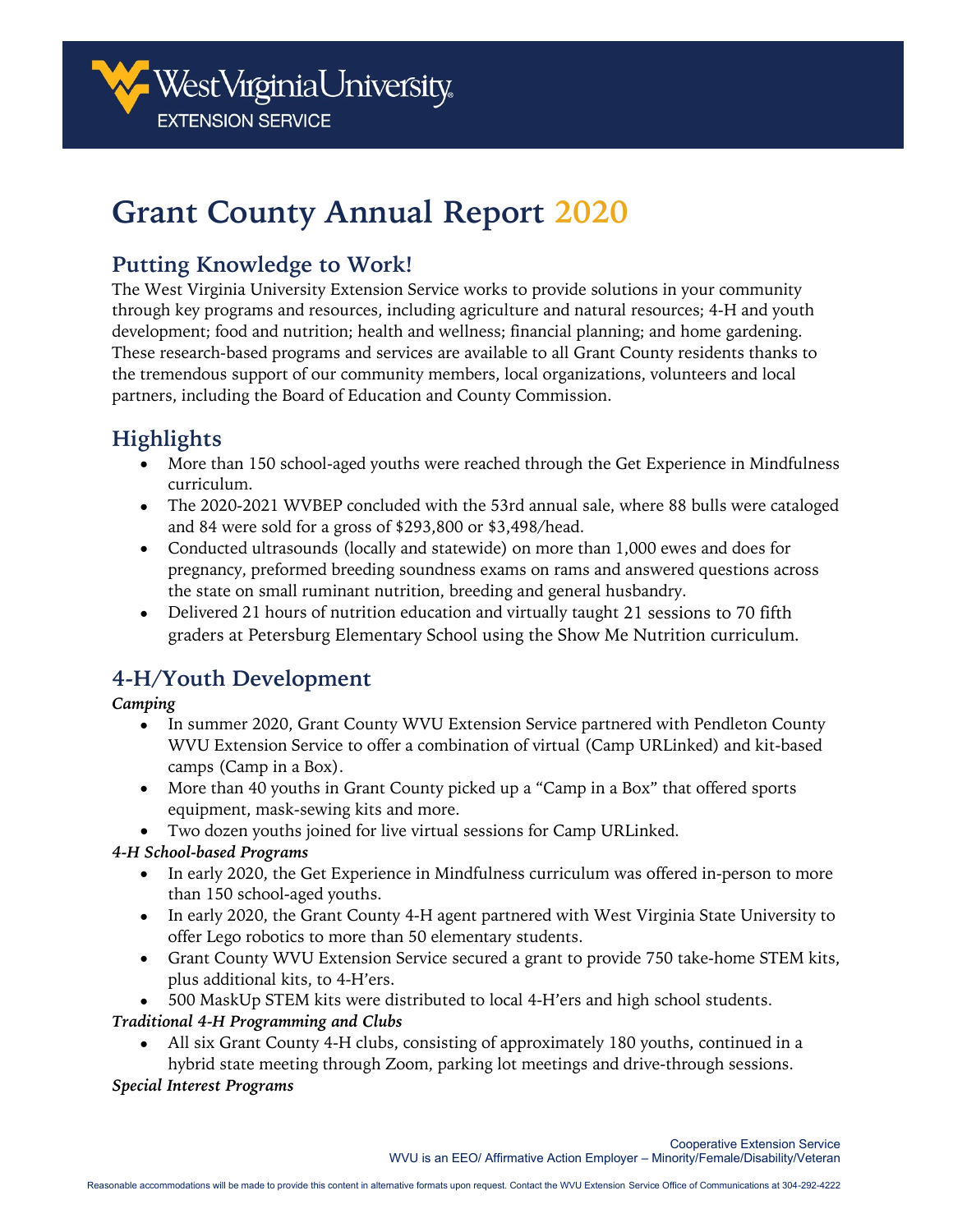### **Grant County Report 2020**

- Grant County 4-H partnered with the Potomac Region to offer statewide Cooking 101 SPIN clubs, as well as multi-sessions of the Global Foods SPIN club, reaching approximately 50 youths.
- Potomac Region virtual SPIN clubs covered a wide variety of topics and were able to reach more than 80 youths around the state.

### **Agriculture and Natural Resources**

#### *Youth Livestock*

- 25 participants trained in statewide Quality Assurance Program were documented.
- Tri-County Fair 2020 had 122 youth livestock exhibitors with a sale total of \$159,600:
	- o 27 steers \$71,050
	- o 39 lambs \$27,900
	- o 59 hogs \$39,800
	- o 40 goats \$20,850
- Two youths from Grant County competed in the animal safety challenge.
- 15 youths competed in the weed identifying challenge.
- Four youths joined the youth livestock SPIN club lesson.
- Three high school seniors toured the Virginia Tech campus and competed in the equine contest.

#### *West Virginia COVID Market Hog Project*

- Due to the pandemic, many slaughterhouses were closed in the Midwest. There was a large supply of hogs ready for slaughter and no way to process them. Many market-ready hogs were being euthanized to make room for the next crop of piglets.
- The West Virginia COVID Market Hog Project brought some of the hogs to West Virginia. Potomac Highlands brought in and sold more than 800 hogs in Moorefield and Elkins.

#### *West Virginia Bull Evaluation Program*

- Took in 156 bulls from 22 consigners and evaluated them from January to March.
- The 2020-2021 WVBEP concluded with the 53rd annual sale, where 88 bulls were cataloged and 84 were sold for a gross of \$293,800 or \$3,498/head.

#### *Army Special Forces Food Animal Husbandry Program*

- Only the top six to eight Special Forces medical sergeants and Special Operations independent duty corpsman candidates are awarded the opportunity to go to WVU's Health Sciences Center for a 24-day clinical medicine program.
- As part of the program, the candidates are exposed to 1.5-day modules in the handling and production of livestock species. This module is facilitated and co-taught at Wardensville.
- This year, the Grant County Extension Service held 11 sessions with 66 individuals.

### *Small Ruminant Production*

- Conducted ultrasounds (locally and statewide) on more than 1,000 ewes and does for pregnancy, preformed breeding soundness exams on rams and answered questions across the state on small ruminant nutrition, breeding and general husbandry.
- As adviser for the West Virginia Purebred Sheep Breeders Association Show and Sale, Grant County WVU Extension Service decided to hold the sale online in 2020 due to the pandemic. In doing so, we were still able to offer buyers and sellers an outlet for their animals.

## **Families and Health**

*Family Nutrition Program*